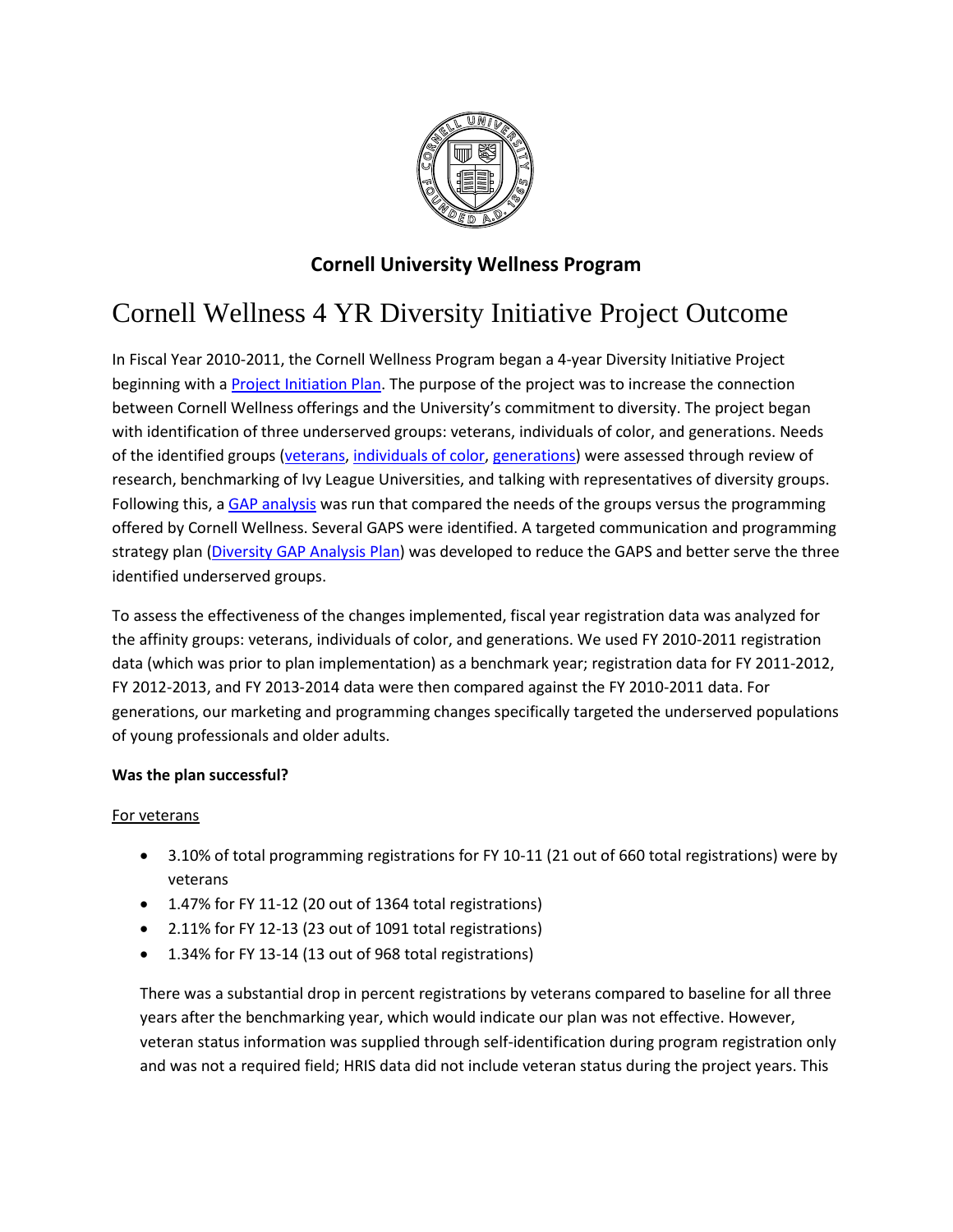may have affected the accuracy of the results. These results do indicate that the strategies used need to be re-evaluated for the future.



#### For individuals of color

- 13.31% of total programming registrations for FY 10-11 (86 out of 646 total registrations) were by individuals of color
- 10.63% for FY 11-12 (140 out of 1318 total registrations)
- 10.92% for FY 12-13 (114 out of 1044 total registrations)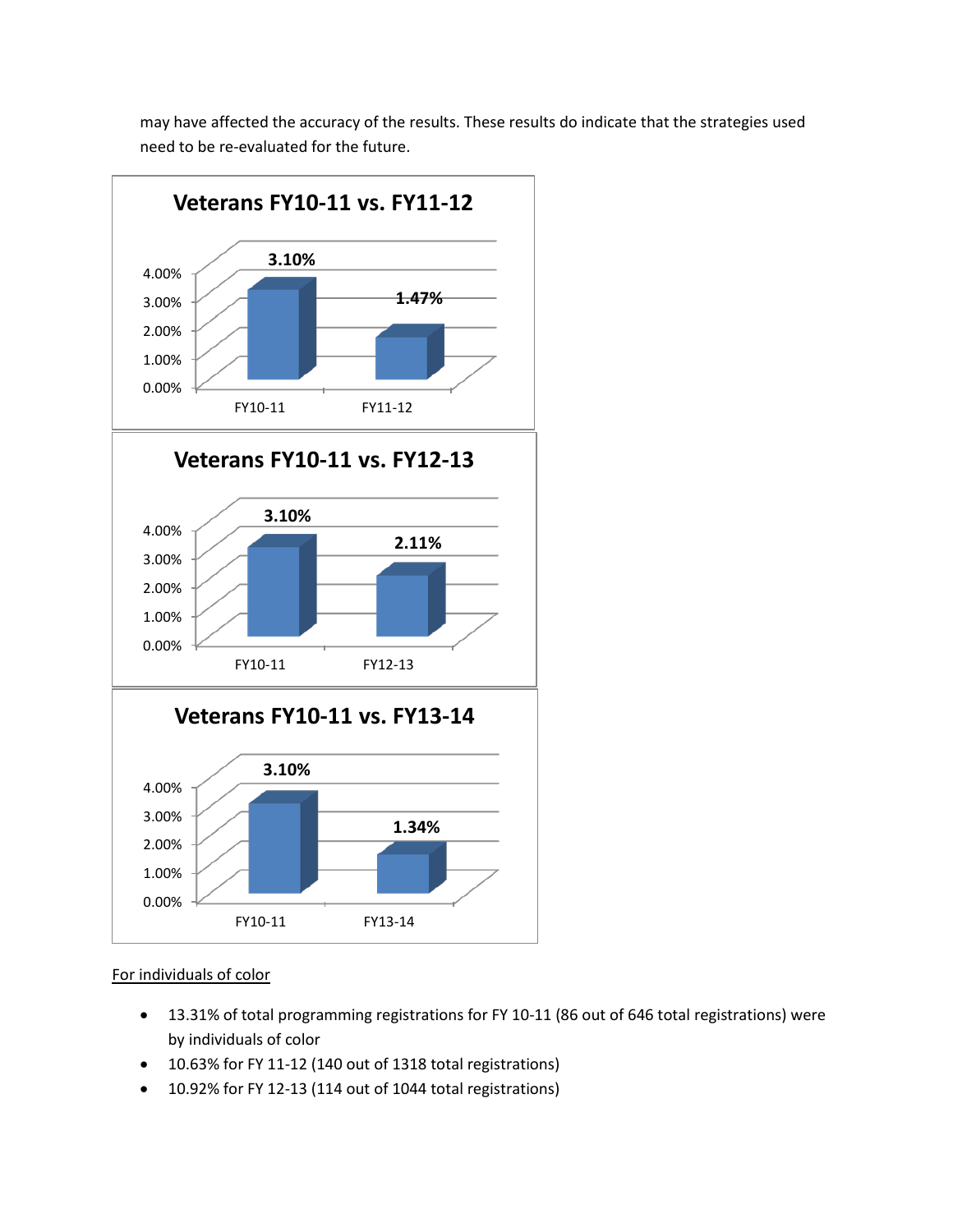• 14.05% for FY 13-14 (127 out of 904 total registrations)

Three year registration trend for individuals of color included a drop for two years followed by an increase over benchmark for the third year. This indicates our strategies were successful, but slow to have an impact, and should be continued.



For generations – Young professionals (defined as age 20-29)

• 2.88% of total programming registrations for FY 10-11 (19 out of 660 total registrations) were by young professionals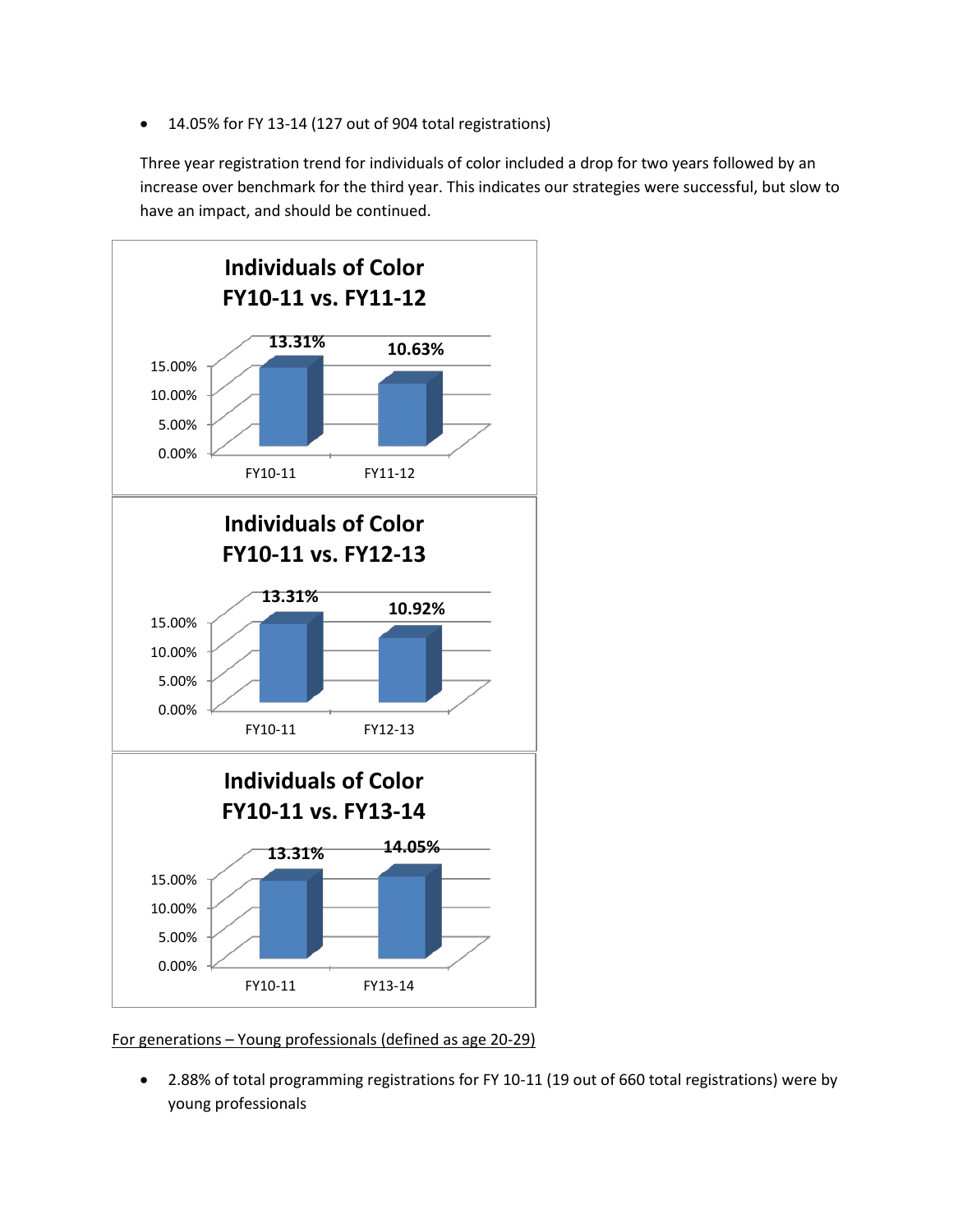- 2.71% for FY 11-12 (37 out of 1363 total registrations)
- 6.32% for FY 12-13 (69 out of 1091 total registrations)
- 9.50% for FY 13-14 (92 out of 968 total registrations).

After an initial one year drop below benchmark, the two following years saw a substantial increase above benchmark numbers for young professionals indicating the strategies used were very effective and should be continued.



### For generations – Older adults (defined as retirees/retirees spouses & partners)

- There were 194 retirees/retirees spouses & partners who had Cornell Wellness memberships for FY 10-11
- 239 for FY 11-12
- 244 for FY 12-13
- 249 for FY 13-14

Membership data instead of program registration data was used to determine success for this population because HRIS data was not available during the project years for retirees/retirees spouses & partners. From the baseline year, there was a substantial increase in total membership numbers for retirees/retirees spouses & partners leading us to believe that our plan was successful.